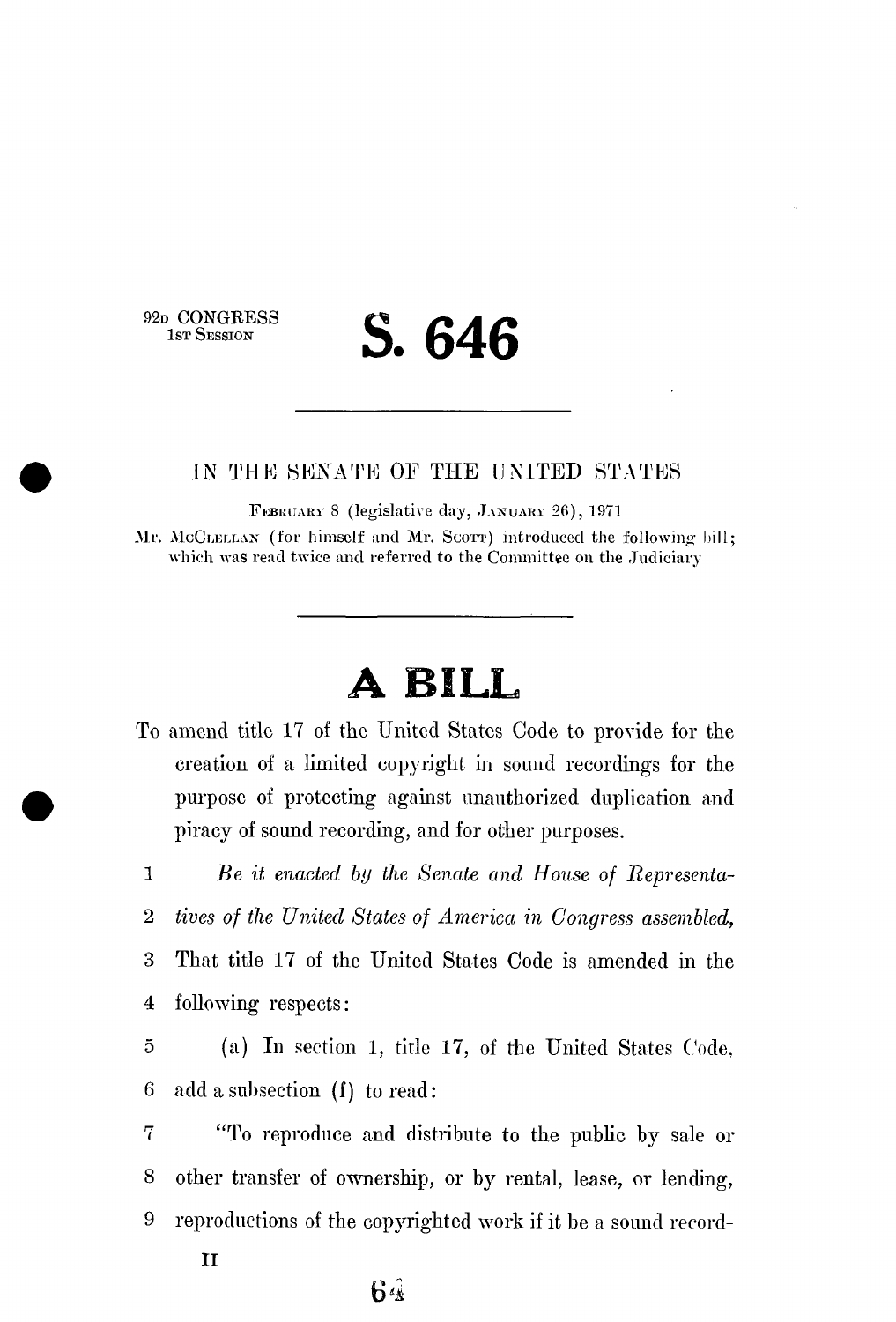1 ing: *Provided,* That the exclusive right of the owner of a 2 copyright in a sound recording to reproduce it is limited 3 to the right to duplicate the sound recording in a tangible 4 form that directly or indirectly recaptures the actual sounds 5 fixed in the recording: *Provided further,* That this right 6 does not extend to the making or duplication of another sound 7 recording that is an independent fixation of other sounds, 8 even though such sounds imitate or simulate those in the 9 copyrighted sound recording; or to single ephemeral record-10 ings made by transmitting organizations for their own use.

11 (b) In section 5, title 17, of the United States Code, add 12 a subsection (n) to read:

13 "Sound recordings other than fixations of sound ac-14 companying a motion picture."

15 (c) In section 19, title 17, of the United States Code, 16 add the following at the end of the section: "In the case of 17 reproductions of works specified in subsection (n) of section 18 5 of this title, the notice shall consist of the symbol P (the 19 letter P in a circle), the year of first publication of the sound 20 recording, and the name of the owner of copyright in the 21 sound recording, or an abbreviation by which the name can 22 be recognized, or a generally known alternative designation 23 of the owner: *Provided,* That if the producer of the sound 24 recording is named on the labels or containers of the repro-

 $6d$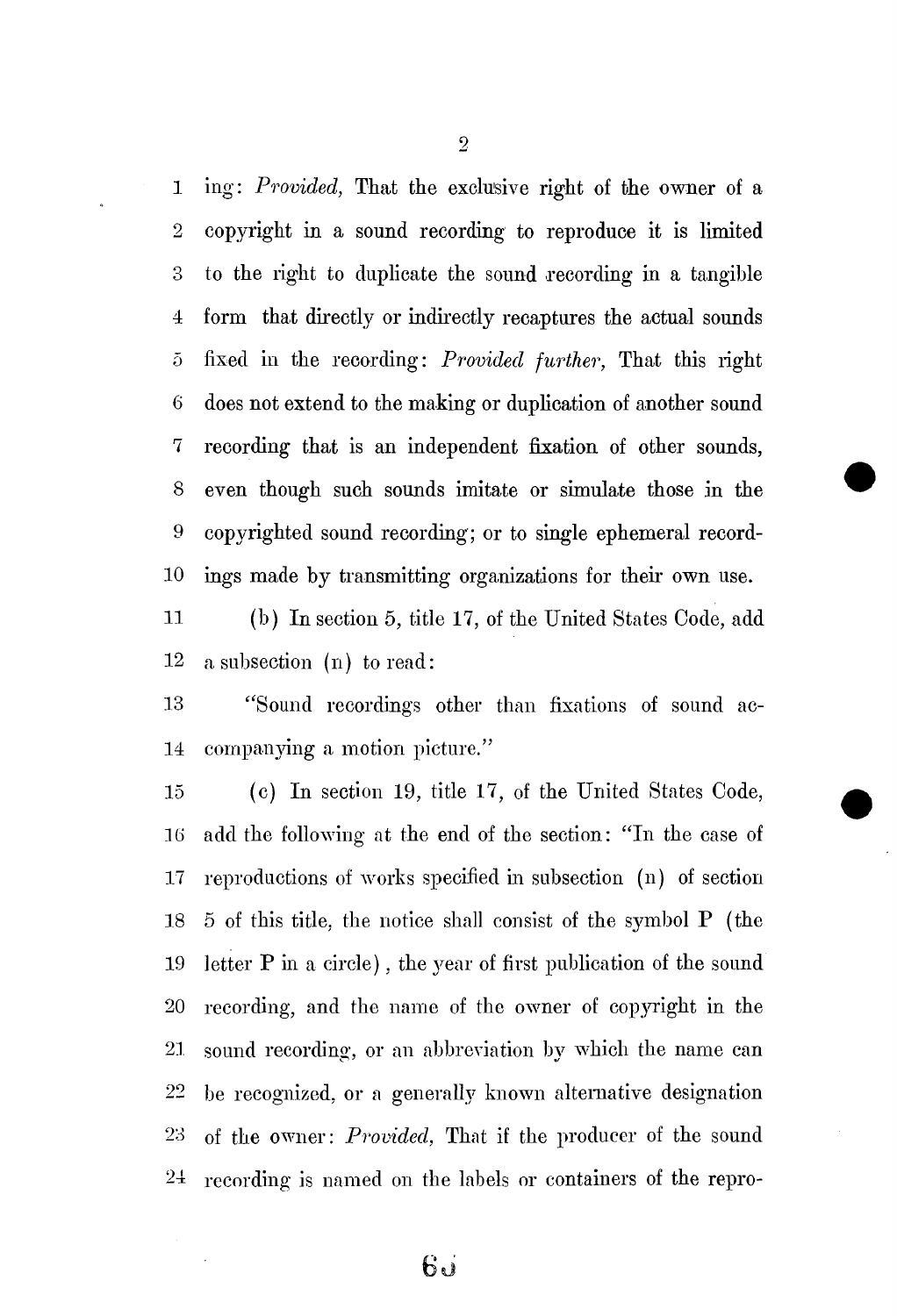1 duction, and if no other name appears in conjunction with 2 the notice, his name shall be considered a part of the notice."

3 (d) In section 20, title 17, of the United States Code, 4 amend the first sentence to read: "The notice of copyright 5 shall be applied, in the case of a book or other printed pub-6 lication, upon its title page or the page immediately follow-7 ing, or if a periodical either upon the title page or upon the 8 first page of text of each separate number or under the title 9 heading, or if a musical work either upon its title page or the 10 first page of music, or if a sound recording on the surface 11 thereof or on the label or container in such manner and loca- $12$  tion as to give reasonable notice of the claim of copyright."

13 (e) In section 26, title 17, of the United States Code, 14 add the following at the end of the section: "For the purposes 15 of this section and sections 10, 11, 13, 14, 21, 101, 106, 109, 16 209, 215, but not for any other purpose, a reproduction of a 17 work described in subsection 5 (n) shall be considered to 18 be a copy thereof.

19 SEC. 2. This Act shall take effect three months after its 20 enactment. The provisions of title 17 of the United States 21 Code shall apply only to sound recordings fixed, published,  $22$  and copyrighted on and after the effective date of this Act and 23 nothing in title 17 of the United States Code shall be applied  $24$  retroactively or be construed as affecting in any way any  $\overline{\mathbf{c}}$ rights with respect to sound recordings fixed before that date.